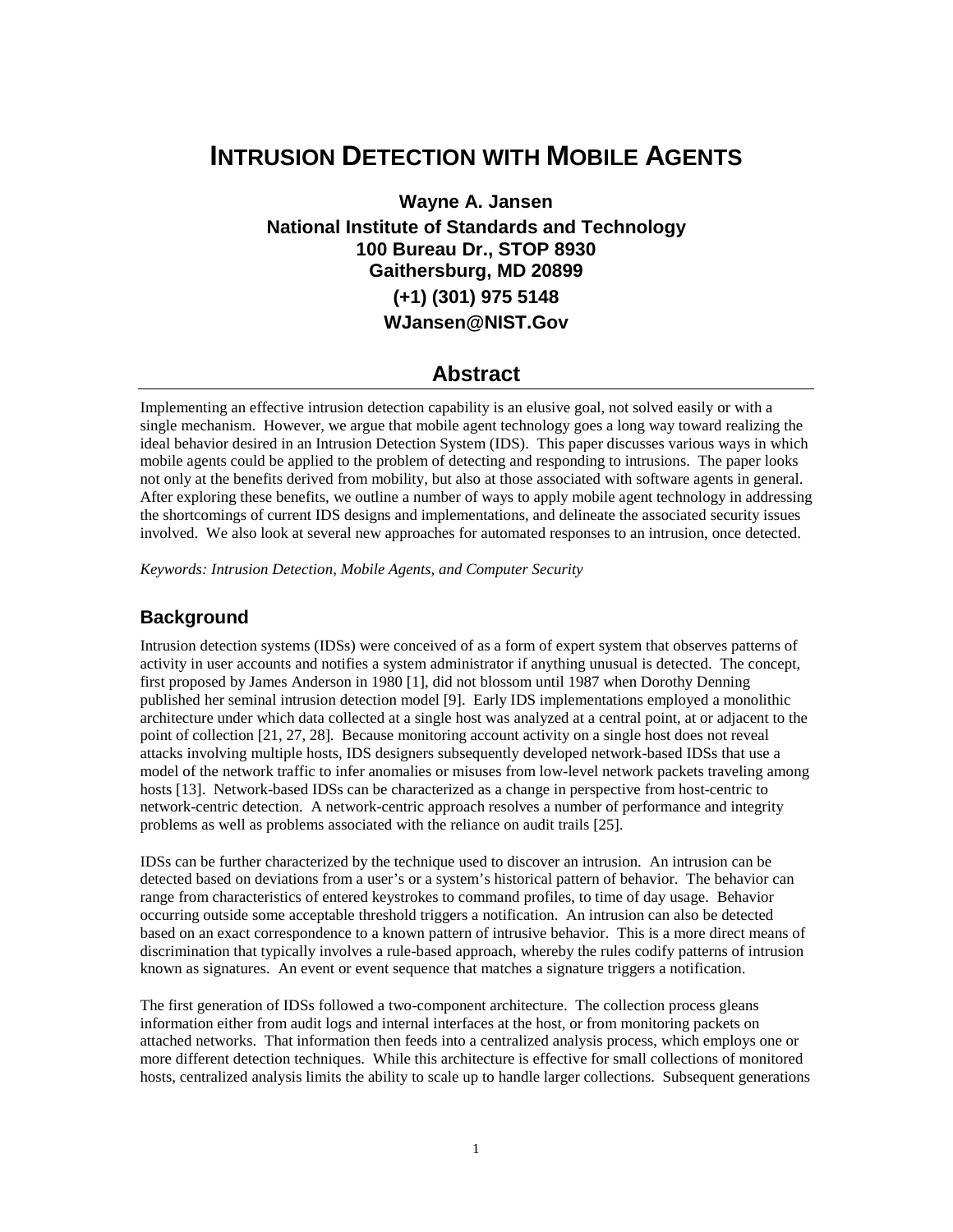of IDSs address scalability mainly by introducing intermediate components that preprocess and consolidate information obtained by the collection process for input into the analysis process [6].

Nearly all present-day commercial IDSs follow a hierarchical architecture, such as that illustrated in Figure 1. Information gathering occurs at leaf nodes, network-based or host-based collection points. Event information is passed to internal nodes that aggregate information from multiple leaf nodes. Further aggregation, abstraction, and data reduction can occur at higher internal nodes until the root node is reached. The root is a command and control system that evaluates attack situations and issues responses. The root typically reports to an operator console where an administrator can manually assess status and issue commands.



**Figure 1: Hierarchical IDS Architecture** 

In general, hierarchical structures result in efficient communications, whereby refined information filters upward in the hierarchy and control downward. The architecture is excellent for creating scalable distributed IDSs with central points of administration, but somewhat rigid because of the tight binding between functionality and lines of communication that tend to evolve. While IDS components tend implicitly toward a hierarchy, this tendency is not strict. Communications can occur, in general, between any type of components and not solely on a one-to-one or master/slave basis. For example, to improve notification and response, a collection unit may directly communicate a critical event to the command and control node, as well as an aggregation node. Moreover, peer relationships among command and control nodes are needed when different administrations manage portions of an enterprise network, or distinct and separate networks [11].

At least one IDS design, Cooperating Security Managers [31], uses a network structure, where information flows from any node to any other node, by consolidating the collection, aggregation, and command and control functions into a single component residing on every monitored system. Any significant events occurring at one system that stem from a connection originating from another are reported back to the system manager of the originating system by the security manager at the system where the event occurred. In situations where the originating system of the connection is an intermediate node in a communication chain, the system manager is obliged to report onward to the next system manager in the chain. Because of the potential for unconstrained communication flow, network structures, in general, tend to suffer from communications inefficiency when taken to the extreme (i.e., everyone directly communicating with everyone else). However, they compensate for this inefficiency with flexibility in function.

## **Current IDS Shortcomings**

Present-day IDSs are less than perfect [22]. Developers continue to address shortcomings through the improvement and refinement of existing techniques, but some shortcomings are inherent in the way IDSs are constructed. The most common shortcomings include the following items: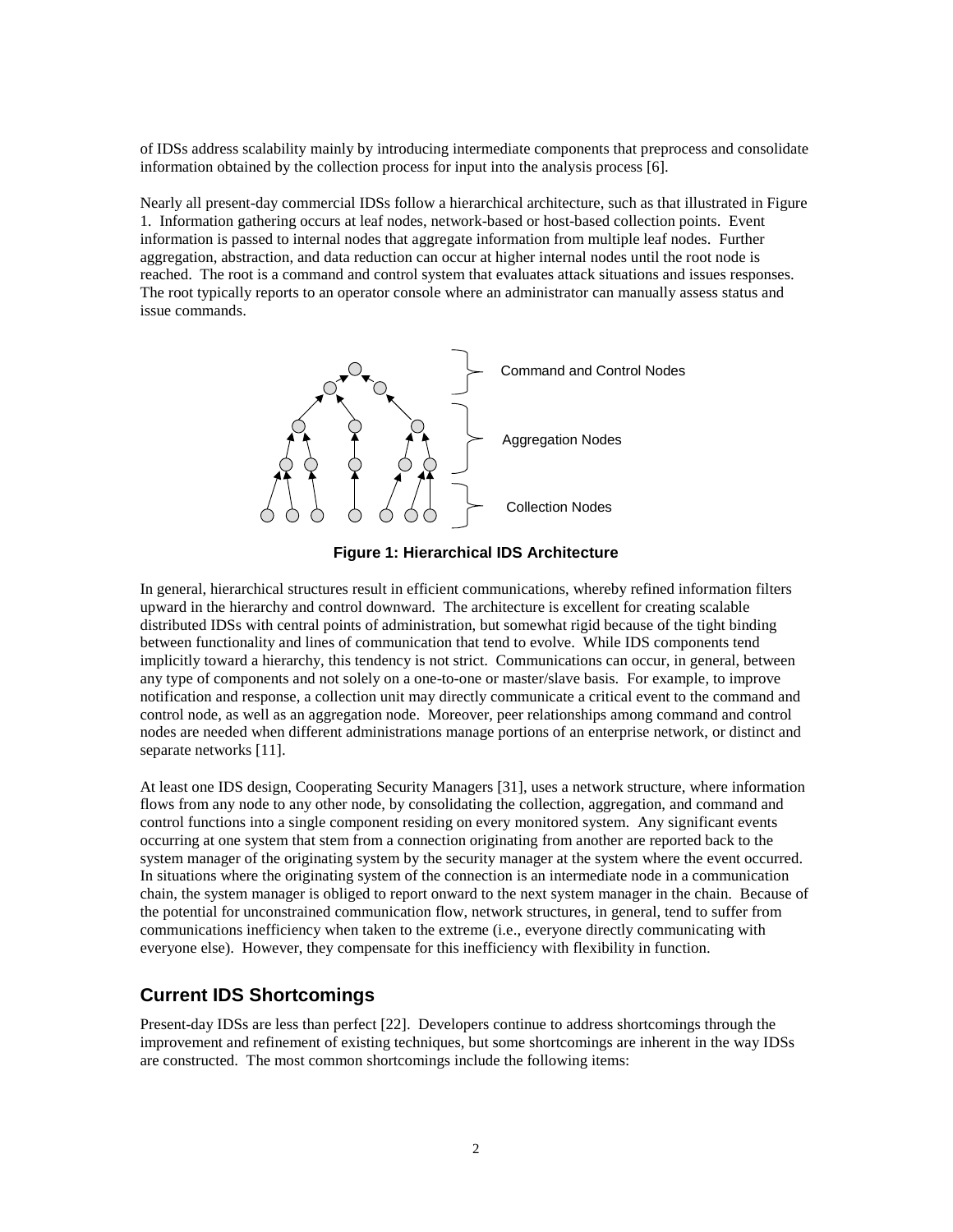- *Lack of Efficiency:* IDSs are often required to evaluate events in real time. This requirement is difficult to meet when faced with a very large number of events as is typical in today's networks. Consequently, host-based IDSs often slow down a system and network-based IDSs drop network packets that they do not have time to process.
- *High Number of False Positives:* Most IDSs detect attacks throughout an enterprise by analyzing information from a single host, a single application, or a single network interface, at many locations throughout the network. False alarms are high and attack recognition is not perfect. Lowering thresholds to reduce false alarms raises the number of attacks that get through undetected as false negatives. Improving the ability of an IDS to detect attacks accurately is the primary problem facing IDS manufactures today.
- *Burdensome Maintenance:* The configuration and maintenance of intrusion detection systems often requires special knowledge and substantial effort. For example, misuse detection has usually been implemented using expert system shells that encode and match signatures using rule sets. Upgrading rule sets involves details peculiar to the expert system and its language for expressing rules sets, and may permit only an indirect specification of the sequential interrelationships between events. Similar considerations may apply to the addition of a statistical metric, typically used for detecting unusual deviations in behavior.
- *Limited Flexibility:* Intrusion detection systems have typically been written for a specific environment and have proved difficult to use in other environments that may have similar policies and concerns. The detection mechanism can also be difficult to adapt to different patterns of usage. Tailoring detection mechanisms specifically to the system in question and replacing them over time with improved detection techniques is also problematic with many IDS implementations. Often the IDS needs to be completely restarted in order to make changes and additions take effect.
- *Vulnerability to Direct Attack:* Because of the reliance on hierarchical structures for components, many IDSs are susceptible to attack. An attacker can cut off a control branch of the IDS by attacking an internal node or even decapitate the entire IDS by taking out the root command and control node. Typically, such critical components reside on platforms that have been hardened to resist direct attack. Nevertheless, other survivability techniques such as redundancy, mobility, dynamic recovery, etc. are lacking in current implementations.
- *Vulnerability to Deception:* A network-based IDS evaluates network packets using a generic network protocol stack to model the behavior of the protocol stack of the hosts that it is protecting. Attackers take advantage of this discrepancy by sending specially adapted packets to a target host, which are interpreted differently by the IDS and by the target. This can be done in various ways such as altering fragmentation, sequence number, and packet flags [26]. The attacker penetrates the target while the IDS either is blind to the attack or fooled into interpreting that the target resisted the attack.
- *Limited Response Capability:* IDSs have traditionally focused on detecting attacks. While detection serves a useful purpose, oftentimes a system administrator is not able to immediately analyze the reports from an IDS and take appropriate action. This gives an attacker a window of opportunity in which to freely operate before being countered by the actions of the administrator. Many IDSs are beginning to implement automated response capabilities to reduce significantly the time available for attackers to extend their grasp on a network. However, they are limited in their ability to adapt dynamically to an attack.
- *No Generic Building Methodology:* In general, the cost of building an IDS from available components is considerable, due in large part to the absence of a structured methodology. No such structuring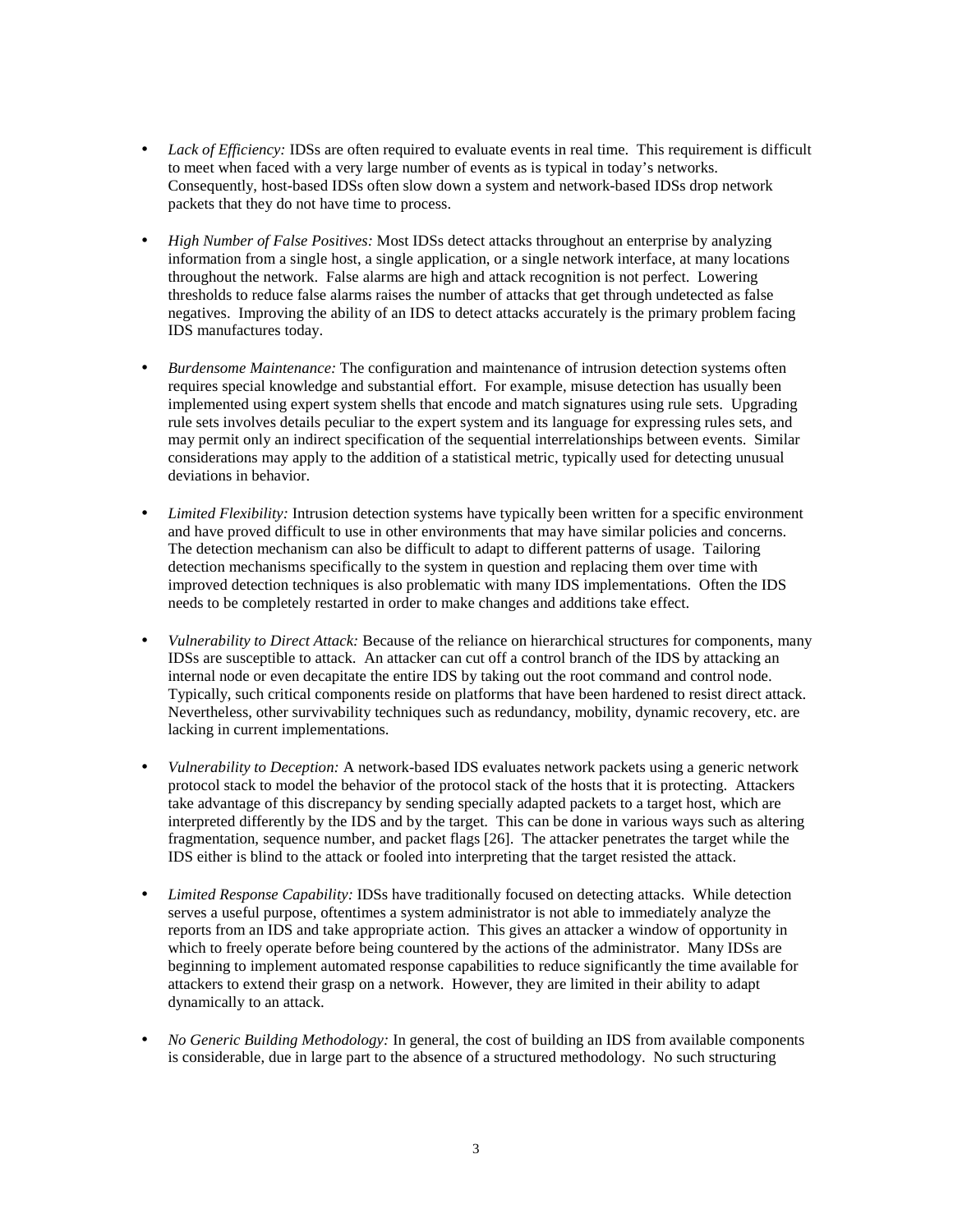insights have emerged from the field itself. This may be partly a result of a lack of common agreement on the techniques for detecting intrusions.

Besides these shortcomings, IDSs are continually faced with new obstacles that they must surmount. Some recent obstacles include the following issues:

- *End-to-end Encryption:* With security improvements in communications protocols, the ability to encrypt traffic on an end-to-end basis is on the rise. Besides thwarting an eavesdropper, encrypted content keeps a network-based IDS from peeking into packets and analyzing their contents for intrusions.
- *High Speed Communications:* Higher communication traffic rates directly affect the processing speed needed to analyze packet content, potentially resulting in lost packets. The trend toward switched communications over broadcast also increases the difficulty for a network-based IDS to monitor multiple communications streams.
- *Breadth of Attacks:* As new attacks are conceived, IDSs must be updated to discover them. While new attacks are added frequently, old ones can seldom be dropped. Typically, the greater the attack coverage, the more processing time that is needed by the detection algorithm.
- *Technology Limits:* It is impossible to construct a program to detect with certainty the presence or absence of harmful code within arbitrary programs or protocol. As existing services evolve and new services are introduced, intrusion detection techniques are faced with the prospect of diminishing returns – greater investments are needed over time for smaller gains in effectiveness.

## **Mobile Software Agents**

A software agent is loosely defined as a program that can exercise an individual's or organization's authority, work autonomously toward a goal, and meet and interact with other agents and its environment. A software agent comprises the code and state information needed to carry out some computation, and requires an agent platform to provide the computational environment in which it operates. Agents may be static or mobile. Stationary agents remain resident at a single platform, while mobile agents are capable of suspending processing on one platform and moving onto another, where they resume execution of their code. Mobile software agents provide a new and useful paradigm for distributed computing. Unlike the client-server computing paradigm, relationships among entities tend to be more dynamic and peer-to-peer, stressing autonomous collaboration.

Figure 2 depicts the movement of an agent among several agent platforms. The platform where an agent originates is referred to as the home platform, and normally is the most trusted environment for an agent. One or more hosts may comprise an agent platform, and an agent platform may support multiple locations or meeting places where agents can interact.

Mobile agent technology has benefited from the work done on intelligent agents, which emphasizes static autonomous agents capable of applying application domain knowledge, and the development of software systems capable of supporting mobile code on heterogeneous hardware (e.g., Java technology). Intelligent agents embody the ability to decompose and solve problems in a collaborative fashion. Agents observe their environment, reason about their own and other agent's actions, interact with other agents, and execute their actions concurrently with other agents. Interactions may convey facts or beliefs via an agent communication language and may depend on an ontology to reach a common understanding of a situation. A significant number of mobile agent systems have been developed at universities and by industry. Although mobile agents retain the characteristics of autonomy and collaboration as with intelligent agents,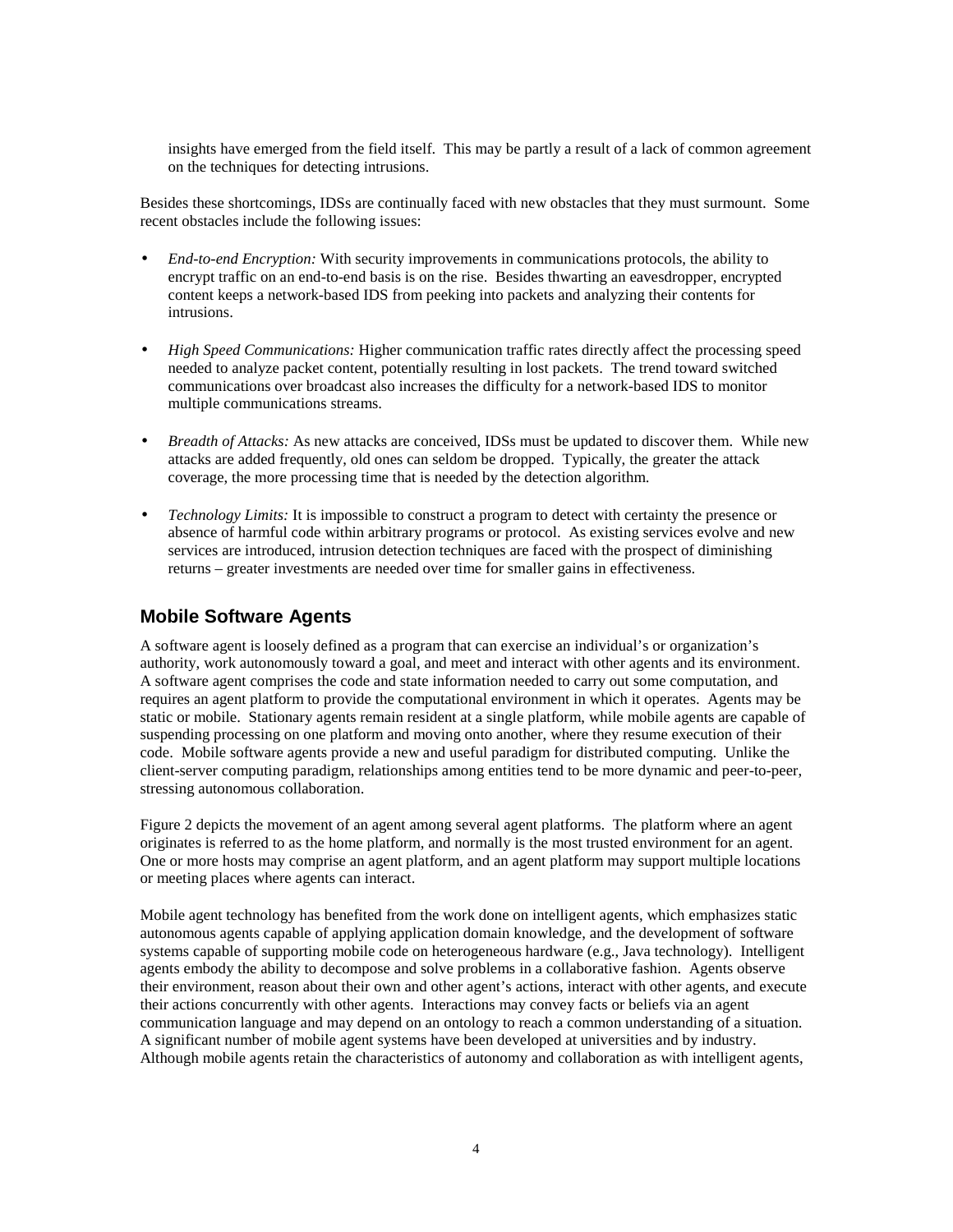emphasis is on mobility characteristics, often relying on simple straightforward algorithms for reasoning and collaboration through less elaborate interpretation of messages.



**Figure 2: An Agent System Model** 

There has been considerable debate on the merit of applying mobile agent systems in lieu of client-server, transaction processing, and other well-established technologies (e.g., [7]). That debate continues today. Ultimately such decisions must be made on the particular characteristics of an application and the appropriateness of the technology for the engineered solution. We believe intrusion detection and response to be an application area well suited for software agents. In particular, the ability to move a computation among various nodes offers advantages over present day IDSs that rely on statically placed computations.

For mobile agents to be applied to intrusion detection, participating nodes (i.e., hosts and network devices) must have an agent platform installed. Since many agent systems operate over a wide range of hardware and software, this requirement is not as difficult to fulfill as it may first appear. With mobile agent technology, the collection nodes, internal aggregation nodes, and command and control nodes do not have to be continuously resident on the same physical machine. For example, a mobile agent may function as an aggregation node and move to whatever physical location in the network is best for its purposes. The mobile agent paradigm also offers specialization – the agents may be different for different functions, each looking for distinct attacks and processing data accordingly.

### **Benefits of Mobile Agents**

Mobile agent technology can potentially overcome a number of limitations intrinsic to existing IDSs that employ only static components. For example, mobility and autonomy make them ideal for detection schemes that follow a "cop on the beat," "immune system," or other real-world analogy. This is not to say that the characteristics of mobile agents in themselves are sufficient for achieving improvements in IDSs. When applying mobile agents to this application domain, careful design choices are still required to take advantage of their traits [5]. In particular, the kind of knowledge level coordination required for detecting and responding to intrusions places many demands on agents, including locating other agents with needed capabilities, effectively communicating with them using an common mutually understood vocabulary, and coordinating the actions to be taken to jointly address a given situation.

A number of advantages of using mobile code and mobile agent computing paradigms over their static counterparts have been identified in the past [18, 29] and are relevant for intrusion detection systems.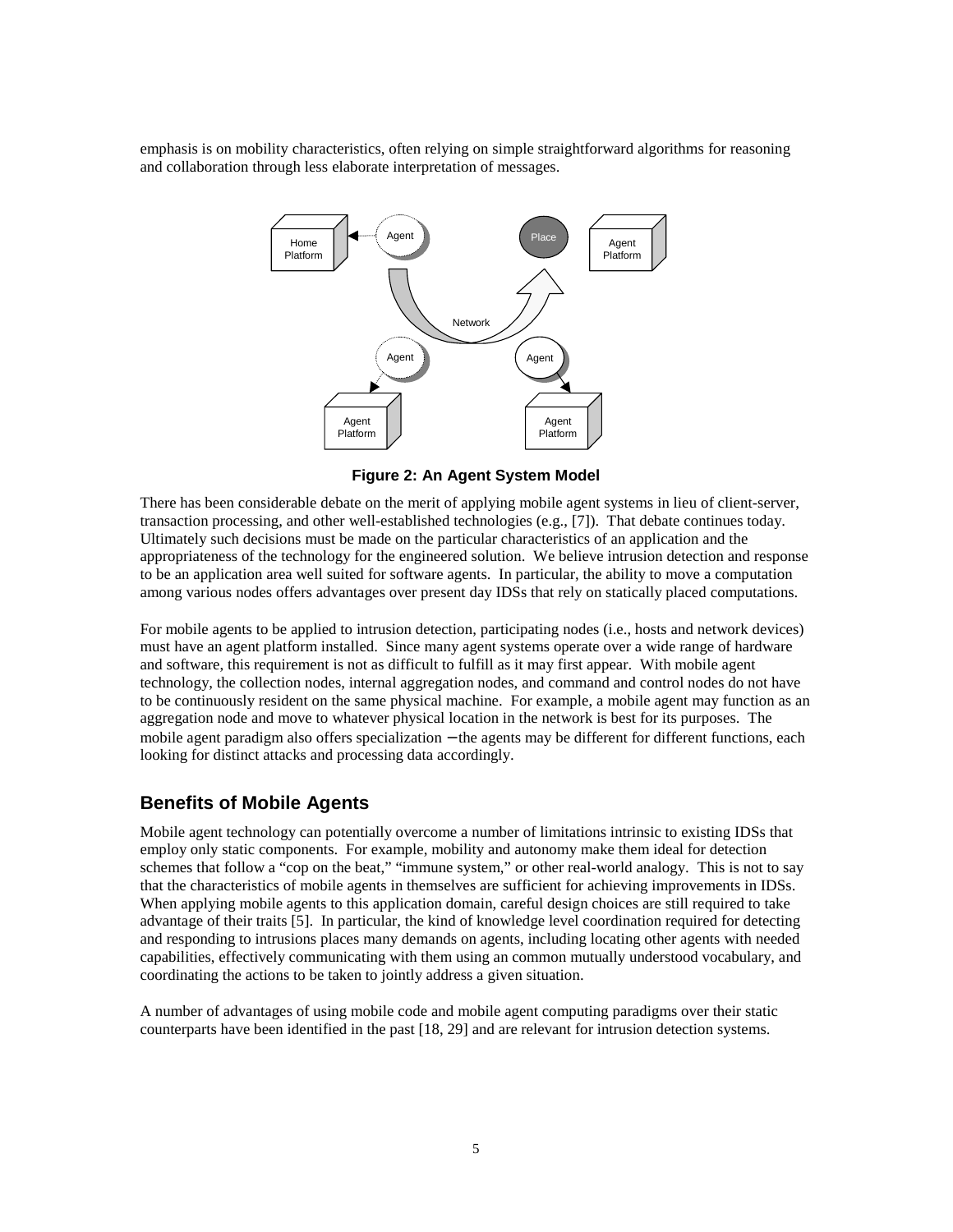- *Overcoming Network Latency:* Mobile agents can be dispatched to carry out operations directly at the remote point of interest, allowing them to respond in real time to changes in their environment. In addition to detecting and diagnosing potential network intrusions, mobile agents can provide appropriate response mechanisms. Such actions include gathering attack information sent to or emitted by the target of an attack, shutting down or isolating a system under attack to protect it from further damage, tracing the path of an attack, and shutting down or isolating an attacker's system if the attack is launched from an internal host
- *Reducing Network Load:* Instead of transferring the data across the network, mobile agents can be dispatched to the machine on which the data resides, essentially moving the computation to the data, instead of moving the data to the computation, thus reducing the network load. A side benefit where confidentiality is a concern is the efficiency of moving an encrypted agent and its refined data versus moving all of the raw data in encrypted form.
- *Autonomous and Asynchronous Execution:* For large distributed systems, the ability of the system to continue to operate when portions of it are destroyed or become isolated is essential. Mobile agents can exist and function independently from the creating platform, making them useful as IDS components, since agents that survive an attack may be able to reconstitute damaged components (e.g., by cloning) and restore functionality.
- *Dynamic Adaptation:* The ability for mobile agent systems to sense their environment and react to changes is useful in intrusion detection. Agents may move elsewhere to gain better position or avoid danger, clone themselves for redundancy and parallelism, or marshal other agents for assistance. Agents can also adjust to favorable situations as well as unfavorable ones. When combined with autonomous and asynchronous execution, these characteristics facilitate the building of robust and fault-tolerant systems.
- *Platform Independence:* Agent systems provide an abstract computing environment for agents, independent of the computer hardware and software on which it executes. These characteristics make it a suitable broad-based environment for network management applications in general and intrusion detection in particular, allowing relatively unfettered movement of agents within a domain. This is especially beneficial to response mechanisms, since when an intrusion is detected, remedies can be applied at or initiated from nearly any place in the network. Similarly, detection mechanisms also benefit from widespread mobility with the potential to acquire and fuse data readily from different network sources.
- *Protocol Encapsulation:* In conventional systems, the host owns the interface between communicating entities, requiring any changes to be synchronized for continued interoperation. Mobile agents can incorporate the protocol directly and bring about an upgrade in the interface with the movement of an agent to another host.

Besides these advantages, mobile agents allow a natural way to structure and design an IDS. The agent orientation and mobility considerations provide an effective maxim for organizing data and functionality. Agents inherently tend toward designs having the sought after properties of high cohesion and low coupling of modules.

Although our interest is in applying mobile agents to intrusion detection, it is unlikely that full mobility of all components would ever be effective in practice, due to the associated overhead. Therefore, some IDS components either are designated as static agents or remain static once deployed. Doing so allows application of the mobile agent paradigm, yet relies on mobility only where appropriate. Other practical factors such as trust relationships, performance capabilities, and physical location may also restrict mobile agents to a subset of available agent platforms.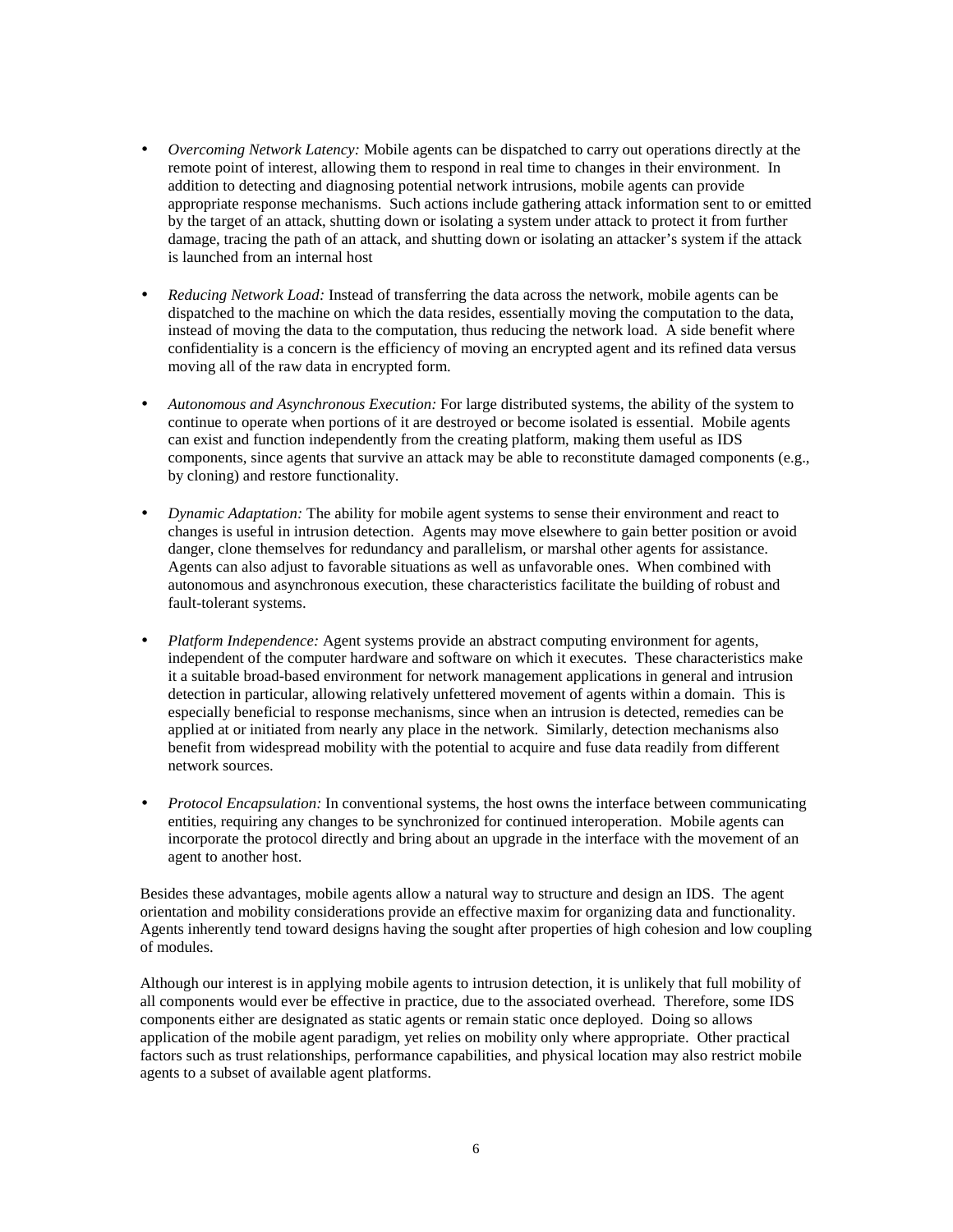# **A Mobile Agent Based IDS**

While mobile agents do not directly improve the techniques for detection, they can reshape the way the techniques are applied, thereby improving efficiency and effectiveness. One potential area of use is reducing the massive amount of distributed log data moved among the inner nodes within the hierarchy of a conventional IDS. Having agents visit data repositories and mine results is an ideal alternative, well suited to the ability of mobile agents to transfer the computation to the data. Besides reducing network load, the approach is conducive to having specialized agents focused on specific classes of intrusions, such as coordinated attacks that occur over long periods of time from multiple sources.

Another area for use is in minimizing the ability of an attacker to deceive an IDS through discrepancies between the IDS protocol model and the protocol stack of the target. Because agents can replicate themselves and reside on multiple platforms, they potentially can eliminate such ploys. Moving away from a network-based IDS to multiple host-based detection agents running concurrently also reduces the potential for dropped packets occurring, while maximizing the potential for triggering a quick response to a detected intrusion. In addition, having resident components at the host provides the only means for the IDS to view the packets in cleartext, in situations where the host is using network level encryption (e.g., Internet Protocol Security (IPSec)).

Mobile agents can facilitate the implementation of robust, attack-resistant IDS architectures [23]. Agents can relocate when sensing danger or suspicious activity, clone for redundancy or replacement, operate autonomously and asynchronously from where created, collaborate and share knowledge, and be selforganizing (e.g., dynamically reconfiguring relationships to compensate for failure of key components). Moreover, agents are amenable to genetic diversity, which also helps to avoid attacks aimed at circumventing the known and stable detection mechanisms of an IDS.

The greatest potential for mobile agents lies with response to an intrusion rather than its detection. Because responses can be initiated from nearly anywhere in the network, mobile agents can deal with attacks in a more optimal fashion than in a conventional IDS. Mobile agents enhance an IDS's ability to trace an attacker through the attacked network, to respond at the target, respond at the source, to collect evidence about the attack from the host and network components, and to isolate the source and target. The following items describe some of the advantages of applying mobile agents to responding to an intrusion:

- *Tracing an Attacker:* Attackers often log into a chain of many hosts before attacking a target and sometimes spoof their source address. To find the attacker the IDS must trace back along the chain and locate the actual host launching the packets. In order to perform such a trace, the IDS needs the capability to sniff on every Ethernet segment and to analyze every host. Ordinarily, the infrastructure required would be prohibitively expensive, but not with a widely installed base of agent platforms available.
- *Responding at the Target:* When an attack is detected, it is vital to automatically respond at the target host. A quick response can prevent the attacker from establishing a better foothold and using the penetrated host to further compromise the network. It can also minimize the effort needed to recover damage done by the attacker.
- *Responding at the Source:* Responding at the attacker's host gives an IDS much greater power to restrict the attacker's actions. Without using mobile agents, it is unlikely that an IDS would have sufficient access to an attacker's host in order to take corrective action. While this option has limitations, since it requires an agent platform be active on the attacker's host and the attack to come from within the management domain, it also has the potential to be a very effective part of the IDS arsenal.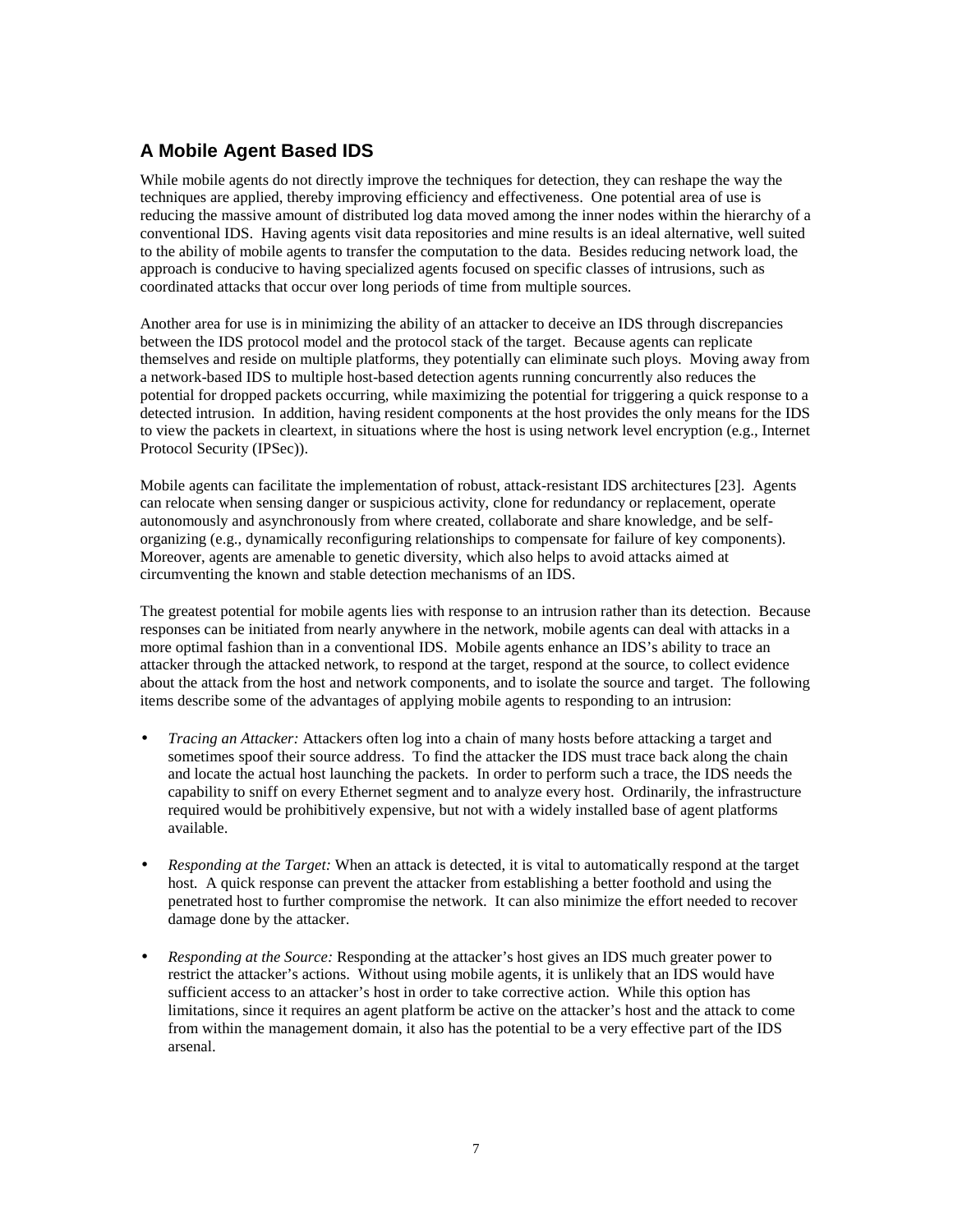- *Evidence Gathering:* Currently, it is impractical to automatically gather evidence for an attack from many different sources. The problem is having the right software running at the right place at the right time. Mobile agents offer the ability to run anything, anywhere, at any time, making it conceivable that evidence may be gathered from different hardware platforms, different operating systems, and even different applications such as web servers. Mobile agents can also intelligently audit the network by dynamically reconfiguring the audit capabilities of relevant hosts to strongly audit suspicious or important network locations.
- *Isolating the Source and Target:* Since actions to respond automatically at the target and source may fail, ultimately a response at the network level is needed to limit an attacker's actions. Three general strategies exist: block the target's communications, block the attacker's communications, and block communications between the target and the attacker. The ability for mobile agents to travel to all network elements to carry out remedial actions is what enables them to perform these strategies.

### **Potential Drawbacks**

While mobile agents can help improve IDSs in many areas, they offer no help in others. Mobile agent technology cannot enhance the ability of an IDS to detect attacks from a single event source (e.g., network interface) or reduce false positive rates. Mobility, if used with indiscretion, can also impair the ability of an IDS to process events thereby actually decreasing its detection ability. Compared with present day IDSs these are not serious drawbacks and relate more to the strength of available detection techniques. By far, the main obstacle to applying mobile agents to intrusion detection is security. That is, the use of mobile agents may introduce vulnerabilities that can be exploited by an attacker to propagate an attack or subvert detection by the IDS.

The security threats for the mobile agent computing paradigm can be classified into four broad categories: agent-to-agent, agent-to-platform, platform-to-agent, and other-to-platform. The agent-to-agent category represents the set of threats in which agents exploit security weaknesses of or launch attacks against other agents residing on the same agent platform. The agent-to-platform category represents the set of threats in which agents exploit security weaknesses of or launch attacks against an agent platform where they reside. The platform-to-agent category represents the set of threats in which agent platforms compromise the security of agents that reside there. The other-to-platform category represents the set of threats in which external entities, including agents and agent platforms situated elsewhere on the network, threaten the security of an agent platform, including its underlying operating system and network communications service.

For the most part, these threats are not unlike those faced by any distributed application and addressable through conventional security techniques, including isolation of agents from other agents and the agent platform, language and code safety, controlled access to resources, audit by both agents and platforms, and authenticated and protected communications. There is one exception, however. The platform-to-agent category is extremely difficult to defend against in applications that require unrestricted movement of agents across the Internet [15]. Fortunately, intrusion detection is quite different in nature from typical Internet applications, involving a closed domain and a small set of known users. These same characteristics hold true in general for other network management applications, and allow adequate defenses to be put into place. Table 1 summarizes the common threats an agent platform poses to a management agent and the applicable countermeasures available.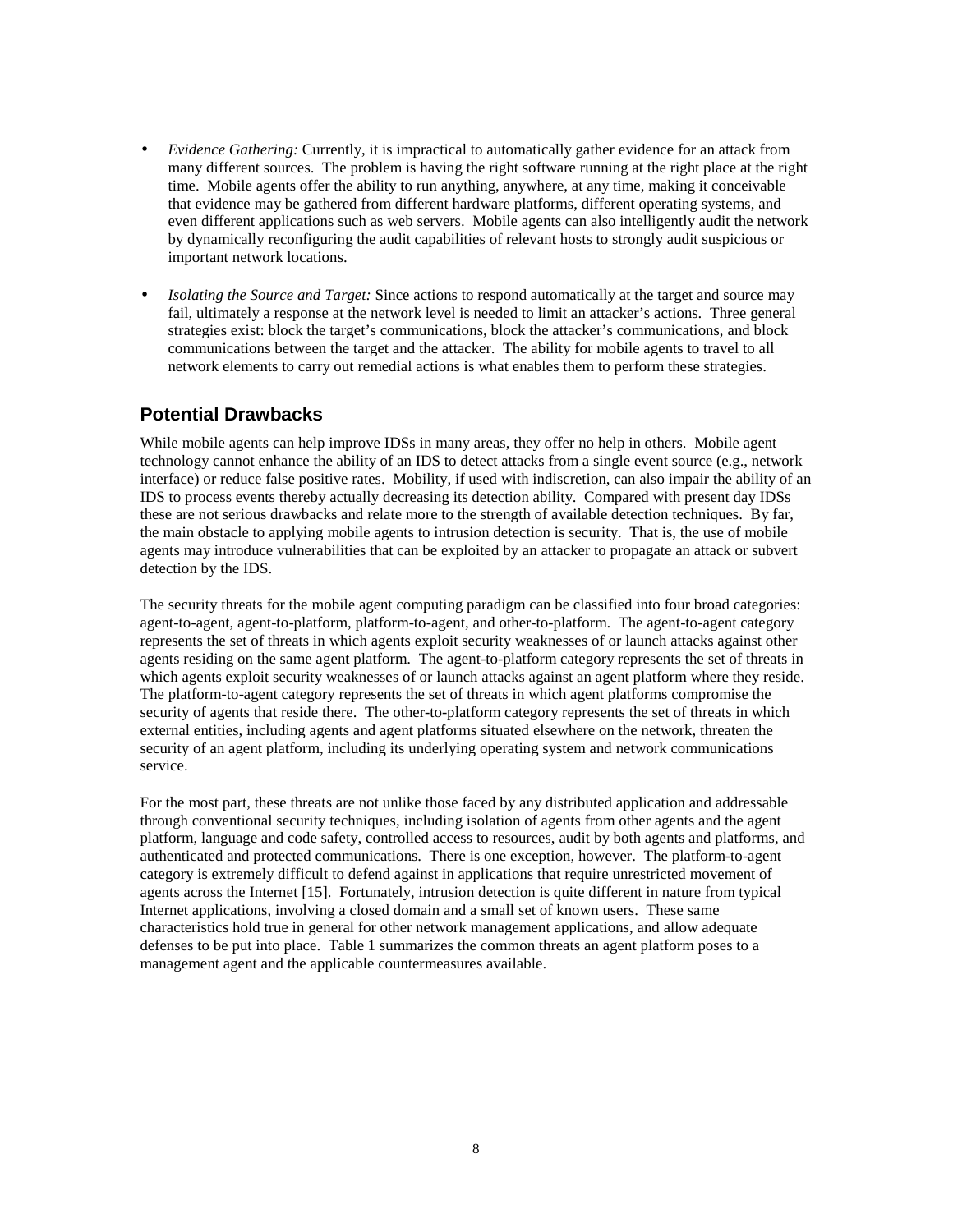| <b>Threat</b>                                                                              | <b>Countermeasure</b>                                                                                                              |
|--------------------------------------------------------------------------------------------|------------------------------------------------------------------------------------------------------------------------------------|
|                                                                                            |                                                                                                                                    |
| Attacker attempts to introduce a malicious<br>agent                                        | All management agents are signed by a system security officer<br>and must pass validation before being executed.                   |
|                                                                                            | Agent platforms must mutually authenticate successfully<br>before communicating (includes inter-platform agent<br>communications). |
| Attacker attempts to gain access to a host<br>supporting an agent platform                 | Detection of the attack by the IDS and possible initiation of a<br>response.                                                       |
|                                                                                            | Hardening of the platforms commensurate with their use by<br>network management agents.                                            |
| Attacker gains access to a host and<br>attempts to corrupt an agent's state<br>information | Cryptographic encapsulation of the partial results collected,<br>allowing detection of any modification.                           |
|                                                                                            | Privilege management of an agent's access rights, thereby<br>limiting its activities to a minimum set.                             |
| Attacker gains access to a host and<br>terminates or indefinitely retains an agent         | Detection of the lost or tardy agent by the IDS and possible<br>initiation of a response.                                          |

#### **Table 1: Summary of Platform-to-Agent Threats and Countermeasures**

Our objective is to ensure that the use of mobile agents in intrusion detection maintains a level of protection equivalent or superior to a conventional IDS. The basic principle is to allow agents to move among comparable trustworthy hosts within their security domain, and have each platform place the agent under the same security policy, granting or denying the same privileges it had on its previous platform.

Within classical hierarchical IDSs, trust relationships are strong in the downward directions (i.e., subordinates trust superiors), but weaker in the reverse (i.e., superiors do not trust subordinates) [11]. By successfully subverting a node high in the hierarchy, an attacker can isolate a control branch of an IDS or completely disable it by taking out the root. Mobile components have an obvious advantage in being able to move away from danger. As mentioned earlier, to resist direct attacks, conventional IDSs rely on hardened systems for their critical components. Similarly, mobile agents can also take advantage of hardened systems by restricting the movement of the critical components they embody to such systems. That is, the trustworthiness of an agent platform can be a factor in the itinerary of an agent.

A key protection mechanism is digital signature. The code of all management agents must be signed by a system security officer and successfully pass validation before the agent platform allows execution. This countermeasure prevents an attacker from modifying an agent's code or forging a bogus management agent. In combination with the ability of most agent platforms to mutually authenticate one another before allowing an agent to move, this measure makes it difficult to attack the mobile agent paradigm directly.

To circumvent the agent system, an attacker would need to successfully penetrate the host system supporting the agent platform, using the same techniques as with any conventional IDS. While the level of vulnerability of a conventional system or one based on mobile agents is arguably the same (i.e., similar hardening and IDS mechanisms to be overcome), the potential for damage in the latter case is higher, since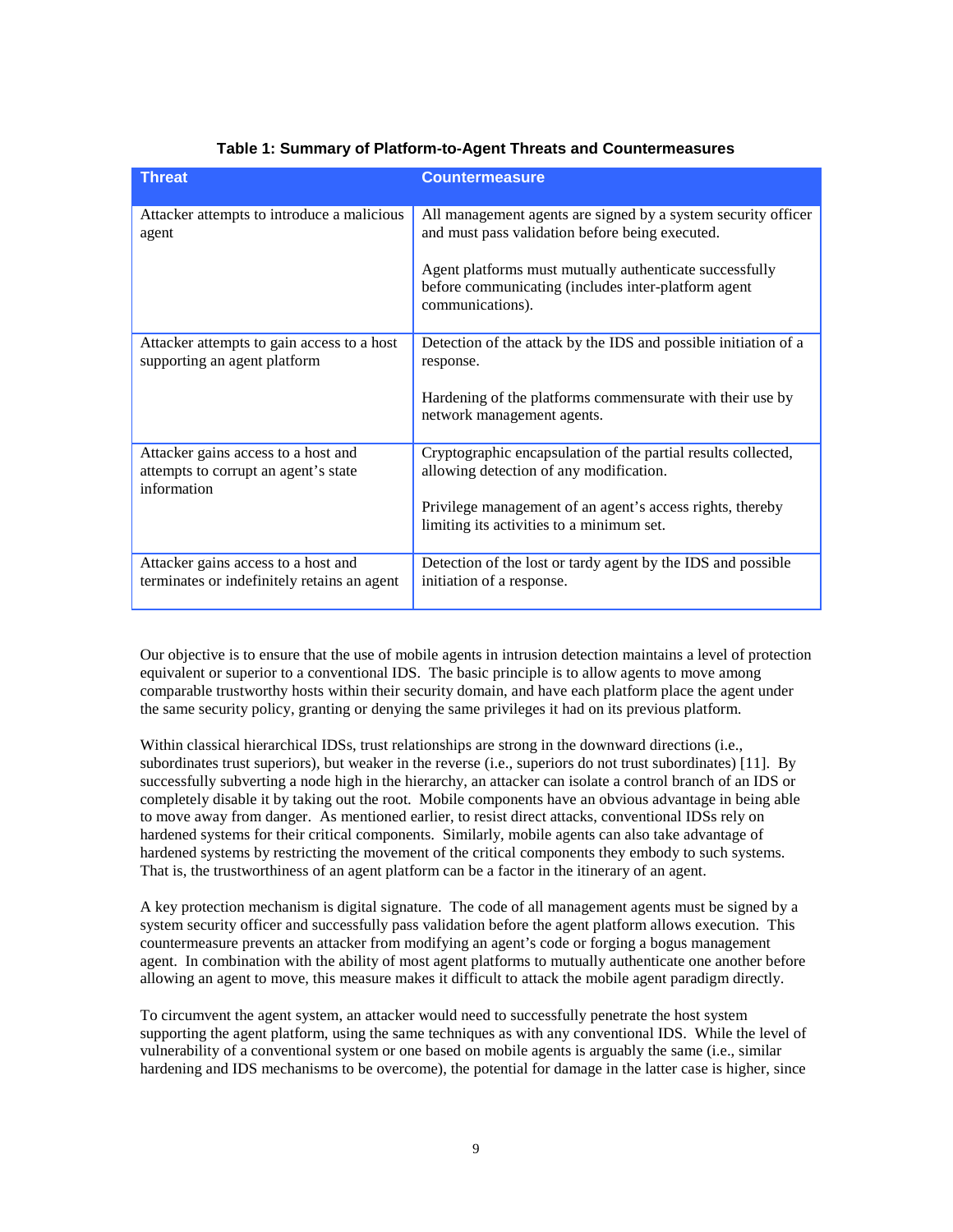potentially more than one IDS component could be affected. An attacker may delay or terminate incoming management agents, falsify information to them, or modify their state information. The latter is a particularly insidious form of attack, since it can radically change the agent's behavior or the accuracy of the computation.

The problem an attacker faces with delaying or terminating agents is that the IDS may note their absence (e.g., through "heartbeat" messages), raise the level of suspicion of an intrusion, and launch a replacement agent or response agents to deal with the situation. Deceit is a better option, but not without its problems. The degree of difficulty in modifying the agent platform to deceive, but not otherwise hamper agents could vary widely. For example, the agent platform might be incorporated into the kernel requiring a high degree of skill to subvert. Moreover, if the IDS periodically checks agent platforms for tampering using agents containing genetically diversified tests, the stakes are raised higher.

To counter the impact of a highly skilled intruder successfully taking control of a host and tampering with an agent's state information, many agent systems [16, 24, 30] provide a means to limit an agent's capabilities through privilege management. Authorizations, conveyed either internally within some data structure or externally along with the agent, are encoded into a protected object and bound to an agent, serving in effect as a kind of agent passport or visa. For example, a signed digital certificate, issued by the domain authority (e.g., system security officer) and containing the needed authorizations, can be cryptographically bound to the agent's code and serve this purpose. Any attempts to violate those authorizations are raised to the agent platform to take appropriate action. While not all agents performing management tasks need a high level of authorization, some agents may need to run with administrative or root privileges.

For additional protection, a management agent can encapsulate collected results to prevent tampering, such that each result entry obtained at a platform is cryptographically bound to all previous entries and to the identity of the subsequent platform to be visited [17]. Each platform digitally signs its entry using its private key, and uses a secure hash function to link results and identities within an entry. Besides forward integrity, the encapsulation technique also provides confidentiality by encrypting each piece of accumulated information with the public key of the originator of the agent. The technique also ensures that a platform is unable to modify its entry in the chain, should the agent revisit it, or to collude with another platform to modify entries, without invalidating the chain. Other techniques having different properties also exist for encapsulating partial results [20. 32].

### **Related Work**

Applying software agents to intrusion detection is not entirely new. However, much of the related work outlined below has emphasized static agents as opposed to mobile ones. Nevertheless, collectively they give a good indication of the range and richness of solutions that are possible.

Colleagues at NIST within the Mobile Agent Security project have developed an attack resistant architecture for defending intrusion detection systems from denial of service attacks [23]. The architecture uses mobile agent technology, in combination with network topology features and communication restrictions between different types of IDS components identified, to make those components invisible from an attacker's normal view of the network. In the event of a successful attack, the architecture mitigates its effect by allowing IDS components to relocate from attacked hosts to operational hosts.

Researchers at the Université Claude Bernard Lyon (UCBL) are experimenting with applying a social insect-based, mobile agent framework known as ANT (Artificial Network Termite colony) to the problem of intrusion detection [10]. ANT relies on the raising and lowering of pheromone fields, which represent criteria for agents to satisfy, to guide simple agents toward collectively exhibiting complex problemsolving behavior. The design of their intrusion detection system involves static internal agents and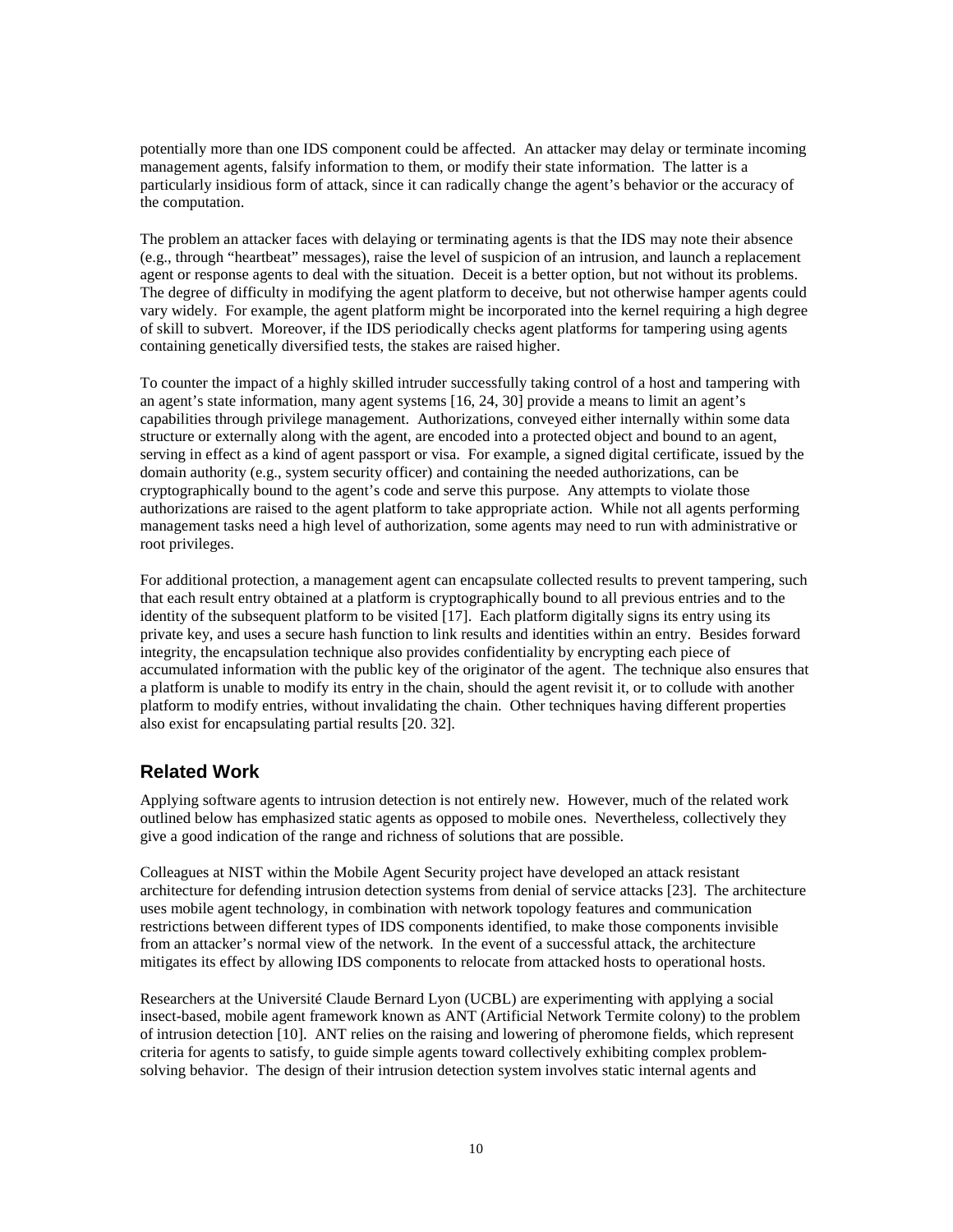components at the agent platform as well as mobile agents. Static components include a pheromone server, which supplies and receives information from visiting agents, and a watcher, which detects the likelihood of an intrusion from its available information sources and emits pheromones appropriately coded for diffusion throughout the network. Pheromones are spread to pheromone servers via short lived mobile agents, while other defensively minded agents prowl the network performing system checks, sensing the gradient of the pheromone field, and deciding whether to take a defensive action or move onward in a direction where the field is stronger.

The Intrusion Detection Agent (IDA) system [2] at The Information-technology Promotion Agency (IPA) in Japan, relies on mobile agents to trace intruders among the various hosts involved in an intrusion. IDA works by focusing on specific events that may relate to intrusions, referred to as "Marks Left by Suspected Intruder (MLSI)." If an MLSI is found, IDA gathers information related to the MLSI, analyzes the information, and decides whether an intrusion has occurred. The system follows a hierarchical structure, with a central manager at the root and a variety of agents at the leaves. A sensor agent statically resides at a node in search of an MLSI, and upon discovery, notifies the manager who dispatches a tracing agent to the host. The tracing agent initiates an information-gathering agent to collect related information at the host and continues onto any site identified as a suspected point of origination. The information-gathering agent returns to the manager with its results and logs them on a bulletin board, used for integrating the information collected about the intrusion from the various agents involved. The tracing agent eventually returns to the manager when it exhausts all routes or ends up at the final point of origination. Possible duplication caused by multiple sensors detecting the same intrusion is resolved through a message board at each monitored host. The developers indicate that the resulting system is an efficient and effective way for detecting intrusions.

Work done by the Army on the Advanced Telecommunications/Information distribution Research Program (ATIRP) [8, 14] addresses computer vulnerability assessment, not intrusion detection. However, intrusion detection modules could easily be substituted for vulnerability assessment modules to create a rudimentary IDS. A central dispatcher launches agents to one or more target nodes to test for known vulnerabilities and report back results. Agents are composed dynamically using a genetic algorithm, which continually attempts to maximize the likelihood of discovering existing vulnerabilities. The gene pool from which agents evolve consists of code fragments that correspond to a detection technique and have been designed for composition with other fragments. The architecture also has significant security capabilities, based on cryptographic signatures and public key certificates.

The Autonomous Agents for Intrusion Detection (AAFID) effort at Purdue University [3] employs a hierarchical architecture of agents. At the root of the hierarchy are monitors, which provide global command and control and perform analysis of information flowing from lower-level nodes. At the leaves are agents that collect event information. The agents are static and reside on special purpose agent platforms, called transceivers. Transceivers perform command and control of locally running agents and the analysis or reduction processing of the information received from the agents. Transceivers feed processed information onto monitors. AAFID is in many ways a classical IDS hierarchy with agents used mainly as a means for structuring the intrusion detection collection component into a set of lightweight software components, which can be easily reconfigured.

Researchers at the Institut EURECOM in France are exploring the use of applying Distributed Artificial Intelligence to intrusion detection in the form of a multi-agent system [4]. Their architecture, called Multi Agent Network Intrusion Detection (MA-NID), provides a flexible means of integrating intelligent agents into a network environment. Rather than a centralized decision manager approach, NID agents, located in specific network entities, work autonomously and cooperate to perform intrusion detection. Agents having both knowledge-based cognitive abilities for reasoning and stimulus-response reactive capacities for rapid reaction are envisaged.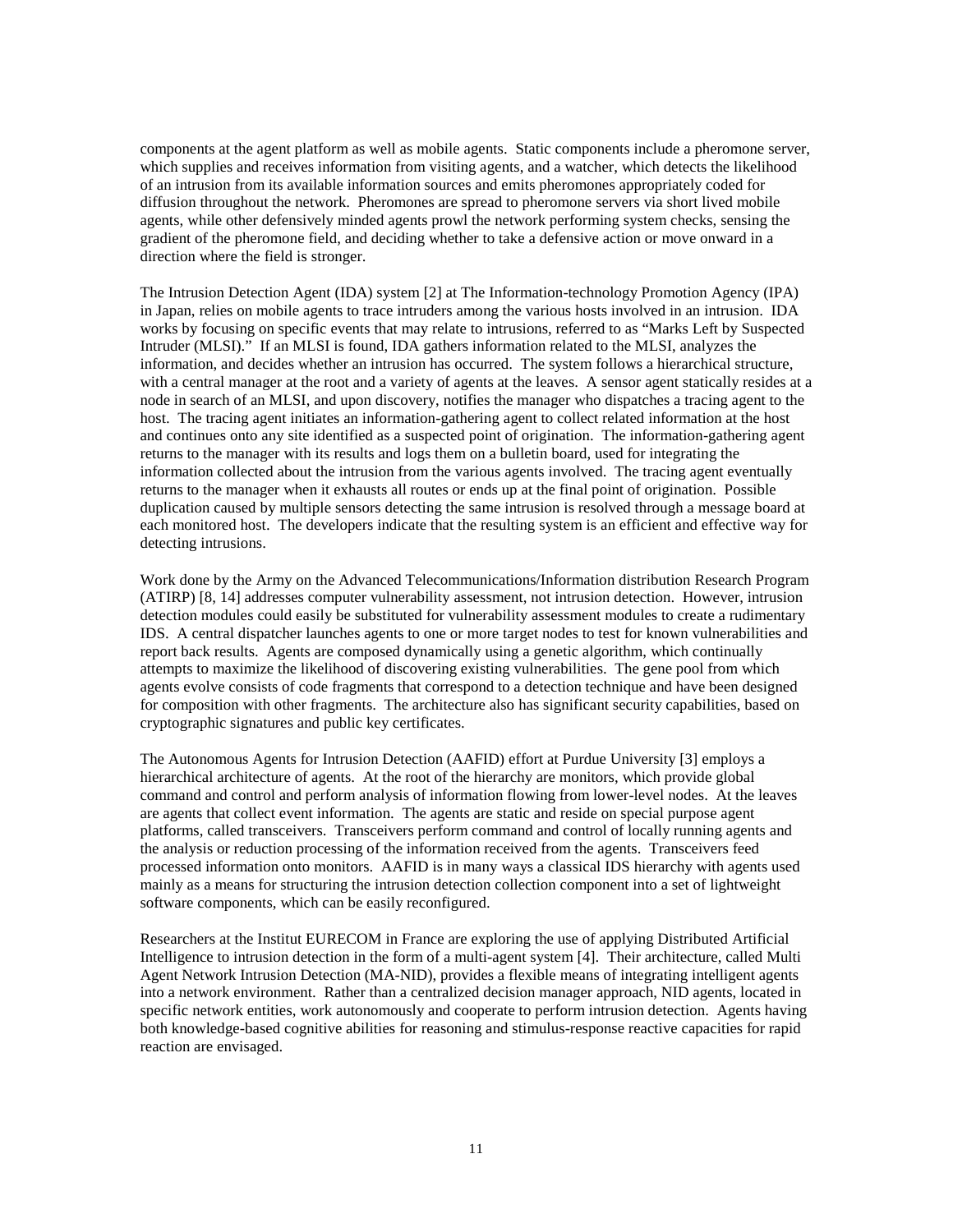The Java Agents for Meta-Learning (JAM) project [19] at Columbia University applies meta-learning to distributed data mining using intelligent agents. The design has two key components: local agents that learn how to detect fraud and provide intrusion detection services within a single corporate information system, and a secure, integrated meta-learning system that combines the collective knowledge acquired by individual local agents. Data mining, like neural network and other single-point learning applications, does not engender knowledge sharing among agents. The meta-learning approach attempts to overcome this limitation by integrating a number of separately learned classifiers embodied as remote agents.

A project at Iowa State University [12] involves an IDS based upon intelligent agent technology, in a manner somewhat similar to JAM. Mobility is used to allow various types of intelligent agents that employ classifier algorithms to travel among collection points, referred to as data cleaners, and uncover suspicious activities. The architecture is hierarchical, with a data warehouse at the root, data cleaners at the leaves, and classifier agents in between. A classifier agent specializes on a specific category of intrusion and is capable of collaborating with agents of another category to determine the severity level of an activity deemed suspicious. Moving the computational analysis to each collection point avoids the costly movement of information to an aggregation unit. The resulting arrangement is also less likely to be vulnerable to attack, since static aggregation units are avoided.

### **Conclusions**

The preceding sections indicate a variety of ways mobile agents could be applied to intrusion detection to evolve new designs that are more efficient, scalable, and robust. While not a perfect solution, mobile agent technology goes a long way toward being able to realize the ideal behavior wanted from an IDS. Not only do aspects of the detection side of the equation benefit, but also, and perhaps more significantly, the response side of the equation is improved significantly. Because present day IDSs do not inherently involve mobile agent technology, we do not expect a wholesale transition to this paradigm. However, the technology lends itself to gradual adoption and use. Because of the noted advantages, particularly with respect to responding to an intrusion, mobile agent technology has the potential for gaining an initial foothold and expanding its reach over time.

### **References**

[1] James P Anderson, "Computer Security Threat Monitoring and Surveillance," Technical Report, James P. Anderson Co., Fort Washington, PA, April 1980.

[2] Midori Asaka, Shunji Okazawa, Atsushi Taguchi, and Shigeki Goto, "A Method of Tracing Intruders by Use of Mobile Agents," INET'99 Conference, June 1999.

[3] Jai Balasubramaniyan, Jose Omar Garcia-Fernandez, David Isacoff, E. H. Spafford, and Diego Zamboni, "An Architecture for Intrusion Detection using Autonomous Agents," Department of Computer Sciences, Purdue University; Coast TR 98-05, 1998.

[4] Karima Boudaoud, Houda Labiod, "MA-NID: A Multi-Agent System for Network Intrusion Detection," Eighth International Conference on Intelligent Systems, June 1999.

[5] Giacomo Cabri, Letizia Leonardi, Franco Zambonelli, "The Impact of the Coordination Model in the Design of Mobile Agent Applications," Twenty-second Computer Software and Applications Conference (COMPSAC), August 1998.

[6] S. Staniford-Chen, et al., "GrIDS – A Graph Based Intrusion Detection System for Large Networks," Nineteenth National Computer Security Conference, pp.361-370, October 1996.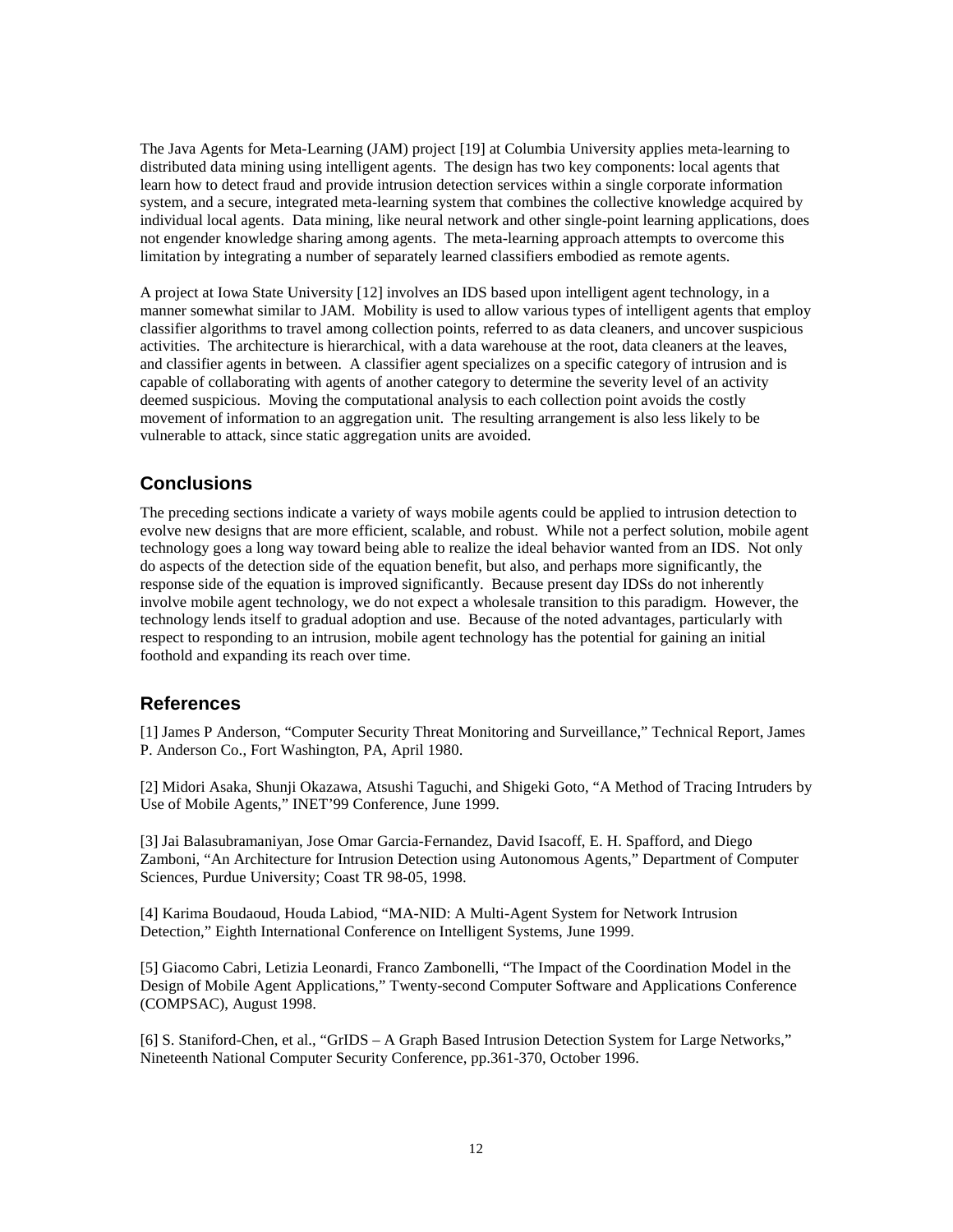[7] David Chess, Benjamin Grosof, Colin Harrison, David Levine, Colin Parris, Gene Tsudik, "Itinerant Agents for Mobile Computing," IEEE Personal Communications, 2(5), pp.34-49, October 1995.

[8] Michael Conner, Chirag Patel, and Mike Little, "Genetic Algorithm/Artificial Life Evolution of Security Vulnerability Agents," Army Research Laboratory Federal Laboratory Third Annual Symposium on Advanced Telecommunications & Information Distribution Research Program (ATIRP), February 1999.

[9] Dorothy E. Denning, "An Intrusion Detection Model," IEEE Transactions on Software Engineering, 13(2), pp.222-232, February 1987.

[10] Serge Fenet and Salima Hassas, "A Distributed Intrusion Detection and Response System Based on Mobile Autonomous Agents Using Social Insects Communication Paradigm," First International Workshop on Security of Mobile Multiagent Systems, Autonomous Agents Conference, May 2001.

[11] Deborah Frincke, Don Tobin, Jesse McConnell, Jamie Marconi, and Dean Polla, "A Framework for Cooperative Intrusion Detection," Twenty-first National Information Systems Security Conference, pp.361- 373, October 1998.

[12] Guy Helmer, Johnny S. K. Wong, Vasant Honavar, and Les Miller, "Intelligent Agents for Intrusion Detection," IEEE Information Technology Conference, pp.121-124, September 1998.

[13] L.Todd Heberlein, G.V. Dias, K. N. Levitt, B. Mukherjee, J. Wood, and D. Wolber, "A Network Security Monitor," Symposium on Research in Security and Privacy, pp.296-304, May 1990.

[14] Stuart Jacobs, Dave Dumas, William Booth, and Mike Little, "Security Architecture for Intelligent Agent Based Vulnerability Analysis," Third Annual Fedlab Symposium on Advanced Telecommunications/Information Distribution Research Program, pp.447-451, February 1999.

[15] Wayne Jansen and Tom Karygiannis, "Mobile Agents and Security," NIST Special Publication 800- 19, September 1999.

[16] Wayne Jansen and Tom Karygiannis, "Privilege Management of Mobile Agents," Twenty-third National Information Systems Security Conference, pp.362-370, October 2000.

[17] Günter Karjoth, N. Asokan, and Ceki Gülcü, "Protecting the Computation Results of Free-Roaming Agents," Second International Workshop on Mobile Agents, Stuttgart, Germany, September 1998.

[18] Danny Lange and Mitsuru Oshima, *Programming and Deploying Java Mobile Agents with Aglets*, ISBN:0-201-32582-9, Addison-Wesley, 1998.

[19] Wenke Lee, Sal Stolfo, and Kui Mok, "A Data Mining Framework for Building Intrusion Detection Models," IEEE Symposium on Security and Privacy, pp. 120-132, May 1999.

[20] Sergio Loureiro, Refik Molova and Alain Pannetrat, "Secure Data Collection with Updates," Workshop on Agents on Electronic Commerce, First Asia Pacific Conference on Intelligent Agent Technology December 1999, pp. 121-130.

[21] Teresa F. Lunt and R. Jagannathan, "A Prototype Real-Time Intrusion-Detection Expert System," IEEE Symposium on Security and Privacy, pp. 59-66, April 1988.

[22] Stefano Martino, "A Mobile Agent Approach to Intrusion Detection," Joint Research Centre-Institute for Systems, Informatics and Safety, Italy, June 1999.